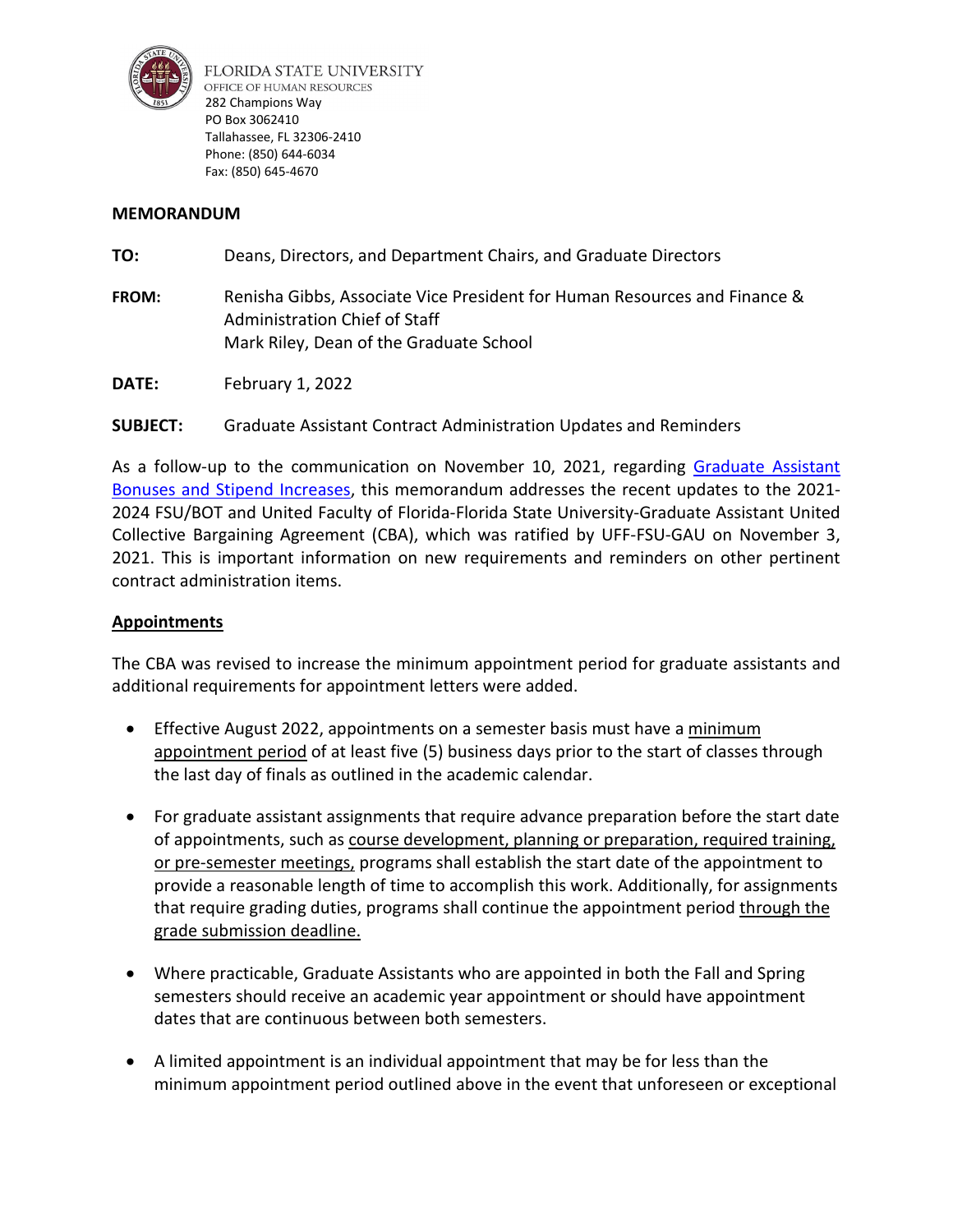circumstances arise. In this case, the department must provide an explanation to the Office of Human Resources, who will review and approve the appointment.

• Appointment letters must include the minimum elements/statements as outlined in the CBA. Two new statements have been added to the list of requirements: A statement that the Graduate Assistant Tuition Plan is available for all qualifying graduate assistants and information about where to access the University's non-discrimination and harassment policies. For a quick reference on all appointment letter requirements, please review the [Appointment Letter Checklist](https://hr.fsu.edu/sites/g/files/upcbnu2186/files/PDF/docs/faculty-relations/GA%20Appointment%20Letter%20Checklist%2021-22.pdf) provided by the Office of Human Resources.

#### **Outside Employment**

The CBA was revised to remove the ability for departments to have departmental policies prohibiting outside employment. Previously, departments or individual programs could institute a policy that restricted outside employment for graduate assistants whose total stipend was above 125% of the minimum stipend. This has been removed as an option; however, departments may encourage students to limit their outside activity and focus on academic progress.

- Departments shall permit outside employment or other activity to the extend that such outside employment or other activity does not constitute a conflict of interest. A conflict of interest is any situation in which the regard for the private interests of the employee tends to lead to a disregard of the employee's duties or interests owed to the University, or any activity that interferes with the full performance of the employee's obligations to the University.
- Additional FSU employment shall be permitted to the extent that such additional employment does not constitute a conflict of interest and complies with the workload limitations specified in the CBA as outlined below.

#### **Workload**

The CBA was revised to clarify calculation of FTE.

- Graduate assistants should be assigned employment responsibilities during the dates of the appointment in the Fall or Spring semester that do not exceed ten (10) hours per week for a 0.25 FTE or twenty (20) hours per week for a 0.50 FTE. For summer appointments, FTE should be proportional to the average hours per week over the length of the entire summer semester.
- Due to the Fair Labor Standards Act exempt status of the nature of the employment, the demands of work will fluctuate, and the hours worked each week may vary. For weeks that have an increase in workload resulting in hours worked above the assigned FTE, the department should reduce assigned hours during the same semester to meet the "average" as listed above.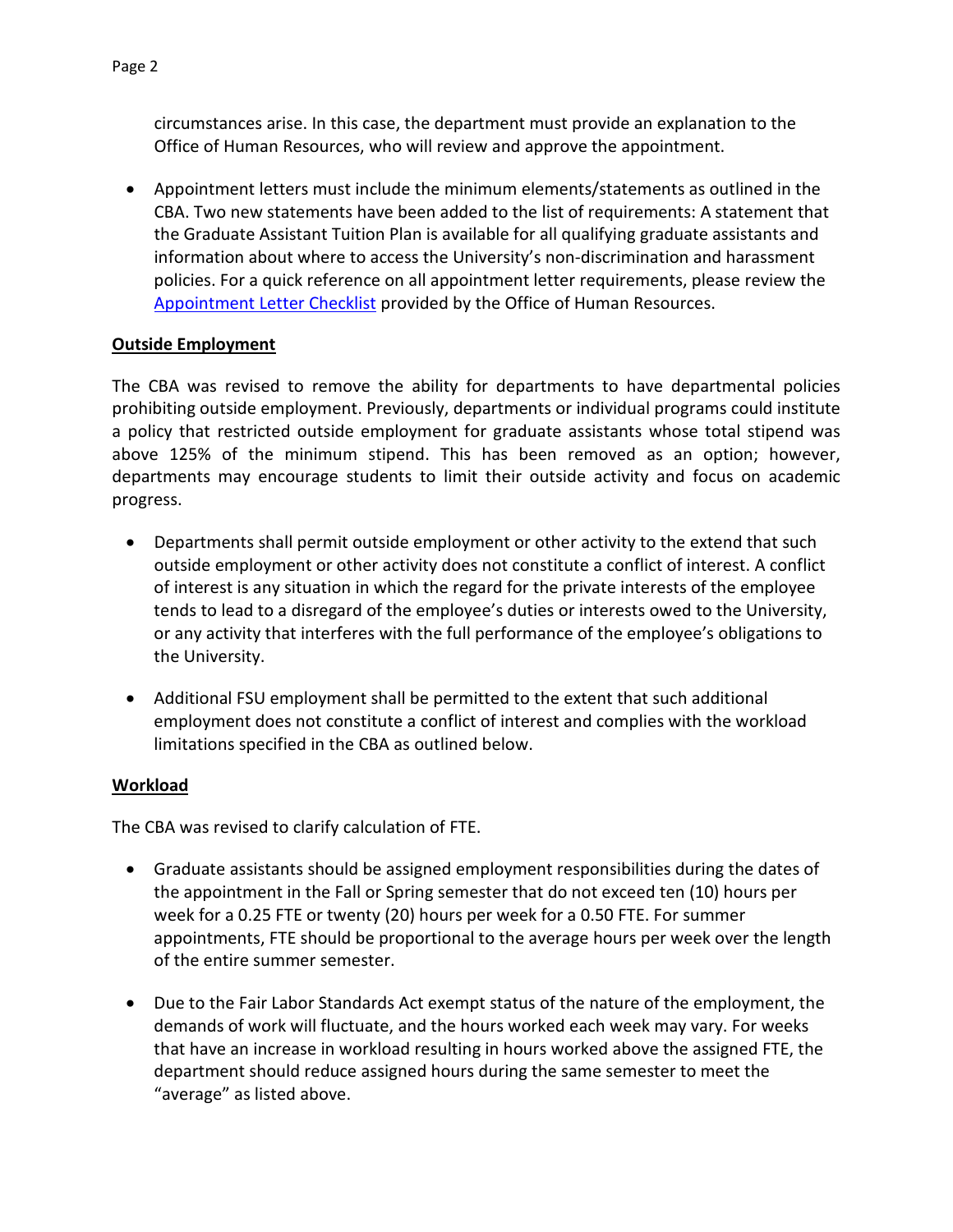• Workloads greater than 0.50 FTE are inconsistent with the expectation that a graduate assistant is pursuing a full-time course of study. Under special or occasional circumstances (e.g., during the summer term) a graduate assistant may carry a greater FTE assignment (not to exceed 0.75 FTE). All FSU work appointments are considered part of this cumulative load limitation. On-going cumulative workloads greater than 0.50 FTE should be scrutinized critically for financial impacts and any negative impact on a student's academic progress.

### **Leaves of Absences and Other Leaves**

The CBA was revised to provide graduate assistants with domestic violence leave.

• Employees shall be granted up to 3 working days of unpaid job protected leave in a 12 month rolling year period measured backward from the date of the request, if the employee or a family or household member of an employee is the victim of domestic violence as defined in Section 741.28, Florida Statutes or is the victim of sexual violence as defined in Section 784.046, Florida Statutes. To be eligible for domestic violence leave, an employee must have at least 3 or more months of employment with Florida State University.

#### **Corrective Action**

The CBA was revised to include language regarding corrective actions for graduate assistants. Please see below for more details.

- Graduate assistants are considered OPS employees and are "at-will" employees that may be terminated at any time in accordance with the documented reasons outlined in Article 2.4 and with prior approval from Faculty Relations-HR and the Graduate School. However, the University encourages the use of a corrective action plan to address job-related behavior that does not meet expected work standards.
- Corrective actions may be provided as verbal counseling or as a written letter of counsel. Corrective actions shall be conducted in private.
- Reassignments, changes to working locations, changes to pay or benefits, or loss of resources needed for professional development (e.g., travel funding) shall not be used as corrective actions. Corrective actions shall not include consequences to a graduate assistant's student status.
- Behavior that tends to create or contributes to a hostile, demeaning, or humiliating environment, including, but not limited to, abusive language, intimidation, or retaliation shall not be tolerated. In recognition of the power differential between graduate assistants and their faculty supervisors, threats to academic/professional reputation, future employment opportunities, behavior that tends to create or contributes to a hostile,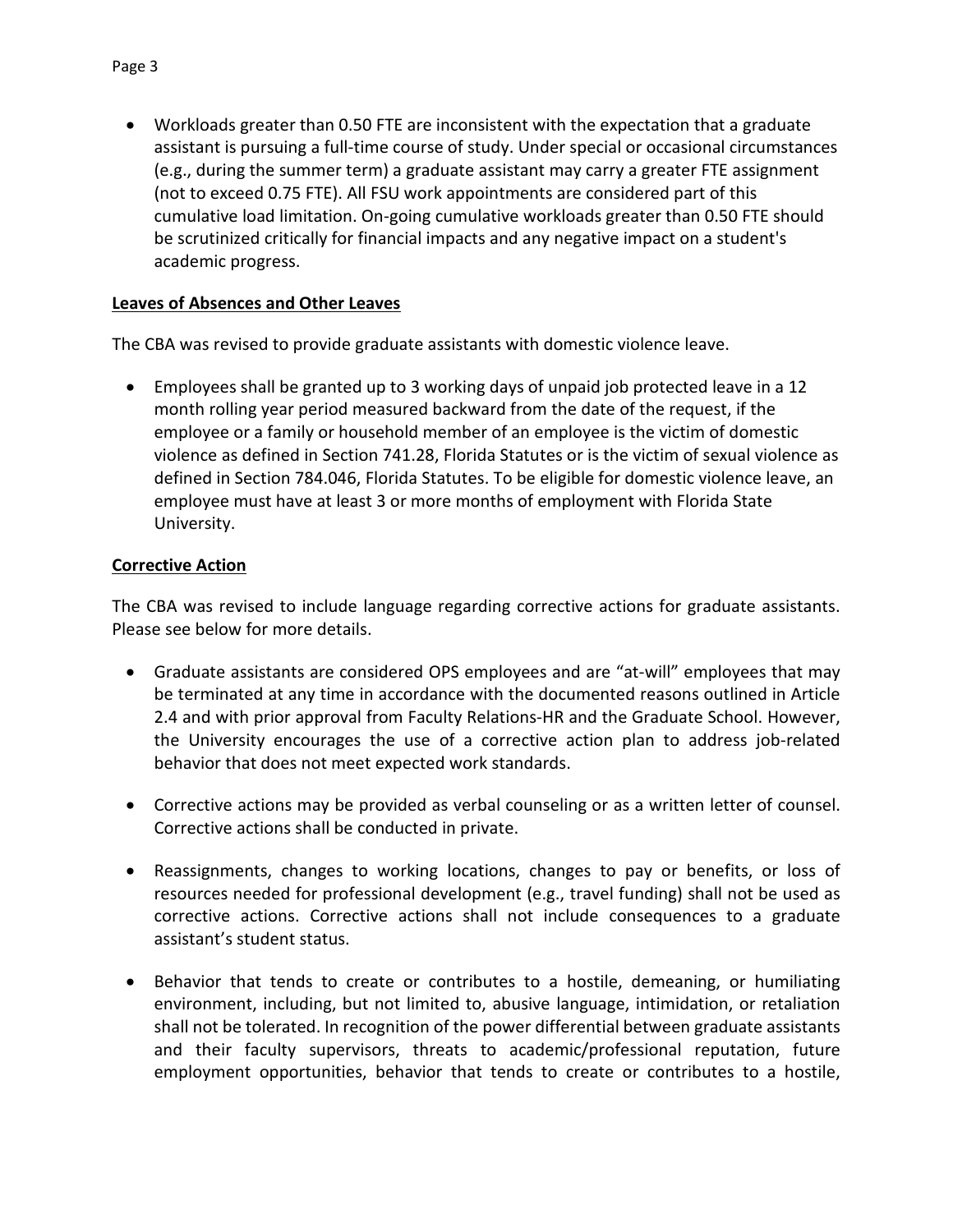demeaning, or humiliating environment, or other related behaviors shall not be used as a form of corrective action.

- A graduate assistant is entitled to representation by a union representative at any and all investigatory meetings which may result in formal corrective action. Graduate assistants may request a union representative or advisor to be present at meetings to issue formal corrective action.
- Prior to any corrective action being taken, departments must contact Faculty Relations-HR for assistance.

# **Graduate Student Orientations**

The CBA was revised to provide orientation presentation time for UFF-FSU-GAU.

• At all orientation meetings expressly for graduate assistants (including departmental meetings), the UFF-FSU-GAU shall be permitted to make presentations of reasonable length and to distribute informational material from the UFF-FSU-GAU.

# **Leave for Union Activities**

The CBA was revised to provide leave for union activities.

- UFF-FSU-GAU representatives elected or otherwise designated by the Union to represent it for official functions shall be granted leave without financial penalty, not to exceed three (3) days per person and fifteen total days per semester, to attend such functions. No more than two (2) employees per department may be granted leave for union activities at any one time.
- For graduate assistants requesting leave for union activities, verification of eligibility can be confirmed by contacting Faculty Relations-HR.

# **Employment Performance Evaluations**

As a reminder, Employment Performance Evaluations are required for each graduate assistant appointment. When an employee is appointed on a semester-by-semester basis, and will be appointed for the Fall semester and re-appointed for the immediately following Spring semester, only one (1) cumulative evaluation is required.

- The employment evaluation shall be discussed with the employee, at which time any deficiencies shall be specifically noted, including suggestions for improvement. A reasonable schedule shall be given to address the necessary improvements, which must extend for a minimum of thirty (30) days.
- If an employee's initial evaluation is less than satisfactory and a timeline for improvement is established pursuant to Article 3.2, the employee shall receive a follow-up evaluation at